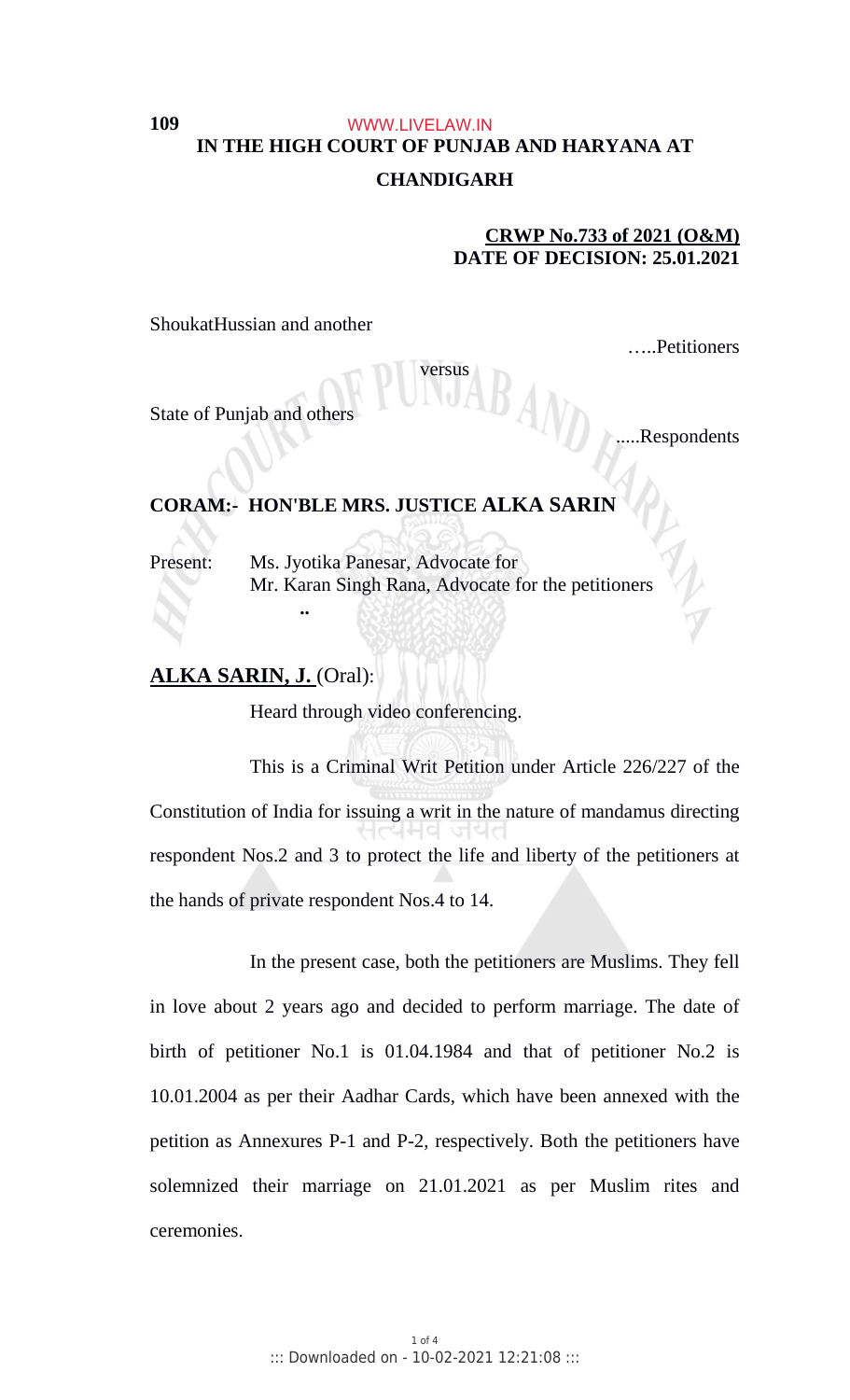#### WWW.LIVELAW.IN

Learned counsel for the petitioners would contend that this is the first marriage of both the petitioners. He has relied upon the decisions by this Court in '*Kammu vs. State of Haryana & Ors*.' [2010(4) RCR (Civil) 716]; '*Yunus Khan vs. State of Haryana & Ors*.' [2014(3) RCR (Criminal) 518] and '*Mohd. Samim vs. State of Haryana & Ors*.' [2019(1) RCR (Criminal) 685] to contend that in Muslim law puberty and majority are one and the same and that there is a presumption that a person attains majority at the age of 15 years. It is further contented that a Muslim boy or Muslim girl who has attained puberty is at liberty to marry any one he or she likes and the guardian has no right to interfere.

Learned counsel for the petitioners would further contend that the life and liberty of the petitioners is in grave danger at the hands of respondent Nos.4 to 14. It is further contended that the petitioners have also moved a representation dated 21.01.2021 (Annexure P-4) to the Senior Superintendent of Police, S.A.S. Nagar, Mohali (respondent No.2). However, no action has been taken thereon. Learned counsel for the petitioners submits that he limits his prayer in the present petition and would be satisfied at this stage if directions are issued for deciding the said representation (Annexure P-4) in a time-bound manner in accordance with law.

Notice of motion.

On the asking of the Court, Mr. V.G. Jauhar, Senior DAG, Punjab has joined the session through video conferencing and accepts notice on behalf of respondent Nos.1 to 3.

Heard learned counsel for the parties.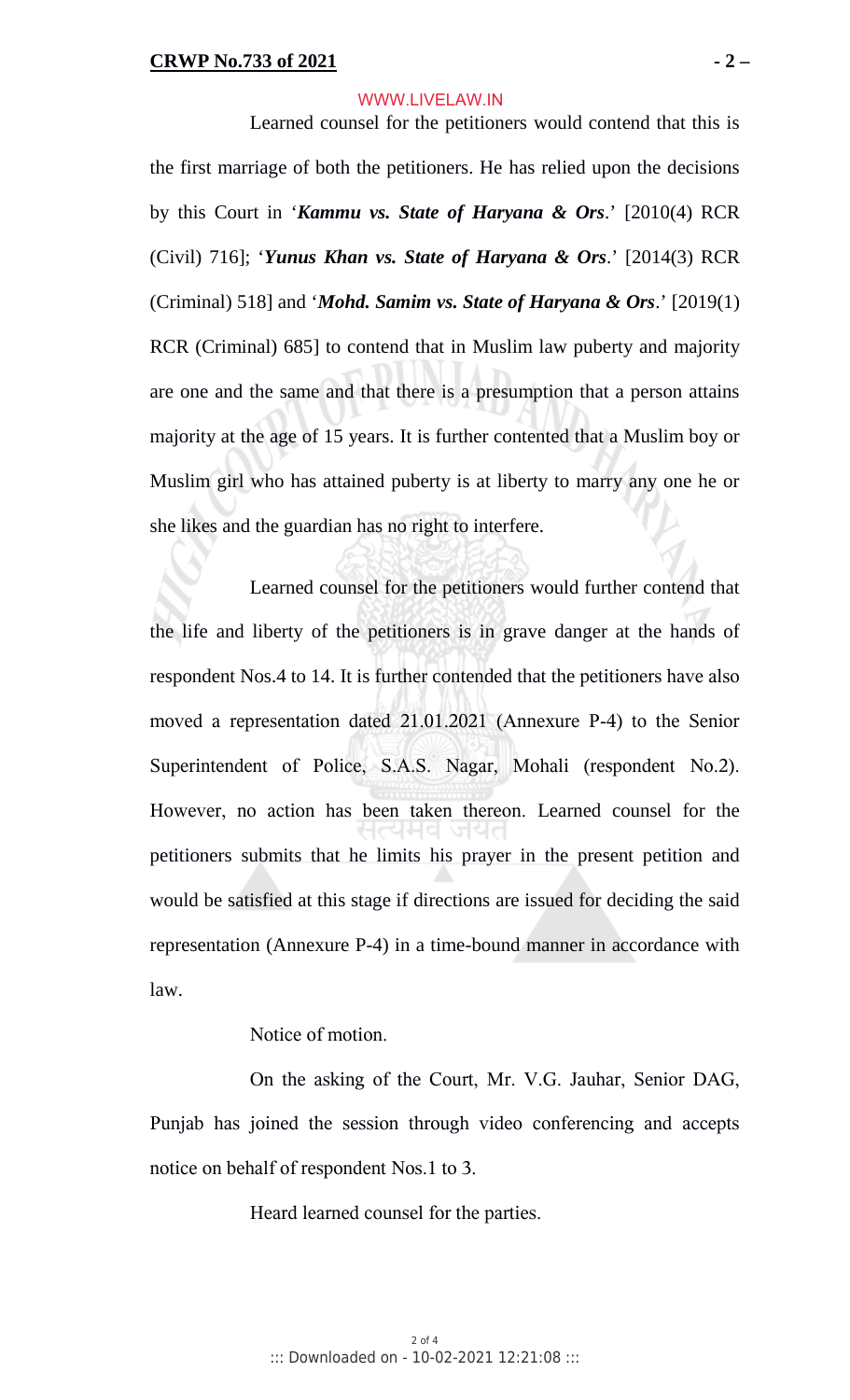#### WWW.LIVELAW.IN

This Court has taken note of the judgements cited on behalf of the petitioners and also the fact that the girl in the instant case i.e. petitioner No.2 is aged more than 17 years. In the case of *Yunus Khan(supra)* it has been noted that the marriage of a Muslim girl is governed by the personal law of the Muslims. Article 195 from the book 'Principles of Mohammedan Law by Sir Dinshah Fardunji Mulla' has also been reproduced in the said decision which Article reads as under :

> *"195. Capacity for marriage - (1) Every Mahomedan of sound mind, who has attained puberty, may enter into a contract of marriage.*

> *(2) Lunatics and minors who have not attained puberty may be validly contracted in marriage by their respective guardians.*

> *(3) A marriage of a Mahomedan who is sound mind and has attained puberty, is void, if it is brought about without his consent.*

*Explanation - Puberty is presumed, in the absence of evidence, on completion of the age of fifteen years."*

The law, as laid down in various judgments cited above, is clear that the marriage of a Muslim girl is governed by the Muslim Personal Law. As per Article 195 from the book 'Principles of Mohammedan Law by Sir Dinshah Fardunji Mulla', the petitioner No.2 being over 17 years of age was competent to enter into a contract of marriage with a person of her choice. Petitioner No.1 is stated to be more than 36 years of age. Thus, both the petitioners are of marriageable age as envisaged by Muslim Personal Law. In any event, the issue in hand is not